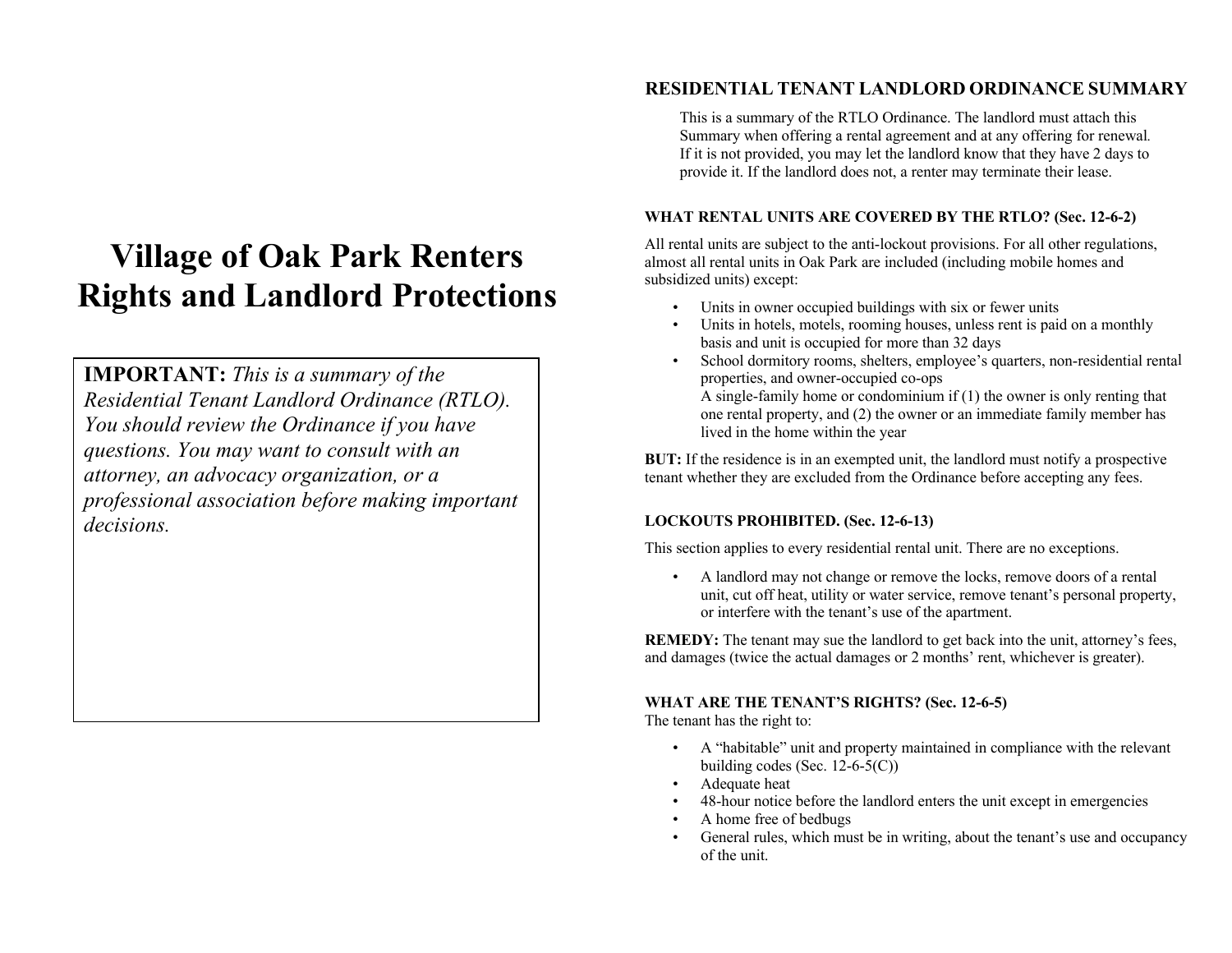#### **WHAT DOES THE TENANT HAVE A RIGHT TO KNOW? (Sec. 12-6-10)**

The landlord must disclose certain information to the tenant:

- The owner's or manager's name, address, and telephone number, including when there is a change of ownership
- Estimated or average utility costs for the past 12 months paid by the tenant to the landlord or utility company, if known by the landlord
- If the property has had any building code violations in the last year
- If a municipality or other utility company threatens to cut off utility service
- If the property has any known lead hazards
- If the landlord has or gets a foreclosure notice.

**REMEDY:** If the landlord does not disclose this information, the tenant must give the landlord a notice of 2 business days and wait to see if the landlord provides the information. If not, the tenant may be able to end the rental agreement.

# **WHAT CAN BE INCLUDED IN A LEASE? (Sec. 12-6-4)**

A written or verbal lease agreement may not include certain provisions, including:

- Giving up rights to notices (like a 5-day notice)
- Giving up the right to a jury trial
- Preventing the tenant from saying negative statements about the landlord
- Requiring the tenant to give a longer amount of notice for moving than the landlord gives the tenant for not renewing the lease
- Letting the landlord apply rent payments to other costs that the landlord charges to the tenant (like utilities)
- Setting late fees of more than \$10 if the rent is \$1000 or below and more than \$10 plus 5% for any amount of rent over \$1000
- Requiring the tenant to pay attorney's fees in an eviction case.

# **WHAT CAN THE TENANT DO IF THE LANDLORD DOES NOT MAINTAIN THE UNIT? (Sec. 12-6-6)**

The tenant must give the landlord a written notice and time to make repairs. If the landlord does not make repairs after notice of 14 days, the tenant may:

- Hold back a reasonable portion of rent to reflect the reduced value of the unit;
- Make minor repairs costing less than the greater of \$500.00 or one-half month's rent and submit receipts to the landlord to deduct that cost from rent
- End the lease when severe violations are present and vacate within 30 days
- File a court case for damages and injunctive relief
- In case of a fire or other disaster, find another place to stay and end the lease.

**BUT:** A tenant may not use these remedies if the tenant or guest caused the condition.

## **WHAT CAN THE TENANT DO IF THE LANDLORD FAILS TO PROVIDE ESSENTIAL SERVICES (HEAT, RUNNING OR HOT WATER, ELECTRICTY, GAS, OR PLUMBING)? (Sec. 12-6-6(D))**

If the landlord fails to correct the condition after the tenant gives written notice, the tenant may:

After 24 hours –

- 1) Withhold a reasonable portion of rent to reflect the reduced value of the unit
- 2) Get services, and internet if the lease requires it, and deduct costs from rent after giving receipts to the landlord
- 3) Recover damages and reasonable attorney fees or
- 4) Make landlord pay for substitute housing until condition fixed.

After 72 hours –

- 1) End rental agreement and
- 2) Vacate unit within 30 days.

**BUT:** The tenant may not exercise this remedy if the tenant or utility supplier caused the condition.

# **WHAT ARE TENANT'S DUTIES UNDER THE ORDINANCE? (Sec. 12-6-7)**

The tenant, the tenant's family, and invited guests must:

- Comply with the obligations imposed on tenants by relevant municipal codes
- Keep their unit safe, use appliances in a safe manner, dispose of their garbage, and not deliberately damage or remove any property
- Not disturb the other tenants
- Allow reasonable access to the unit with landlord notice of, for example, routine and emergency maintenance. unit inspections and to show the unit
- Notify the landlord in writing within 48 hours of seeing bed bugs.

## **WHAT ARE THE LANDLORD'S RIGHTS? (Sec. 12-6-8)**

The landlord may adopt reasonable rules and regulations for the safety of their property and the convenience of co-located tenants. Landlords must provide a copy of the rules and regulations before the tenant moves in. If the landlord adopts the rules after the tenant moves in, the new rules do not apply to the tenant until the tenant agrees in writing.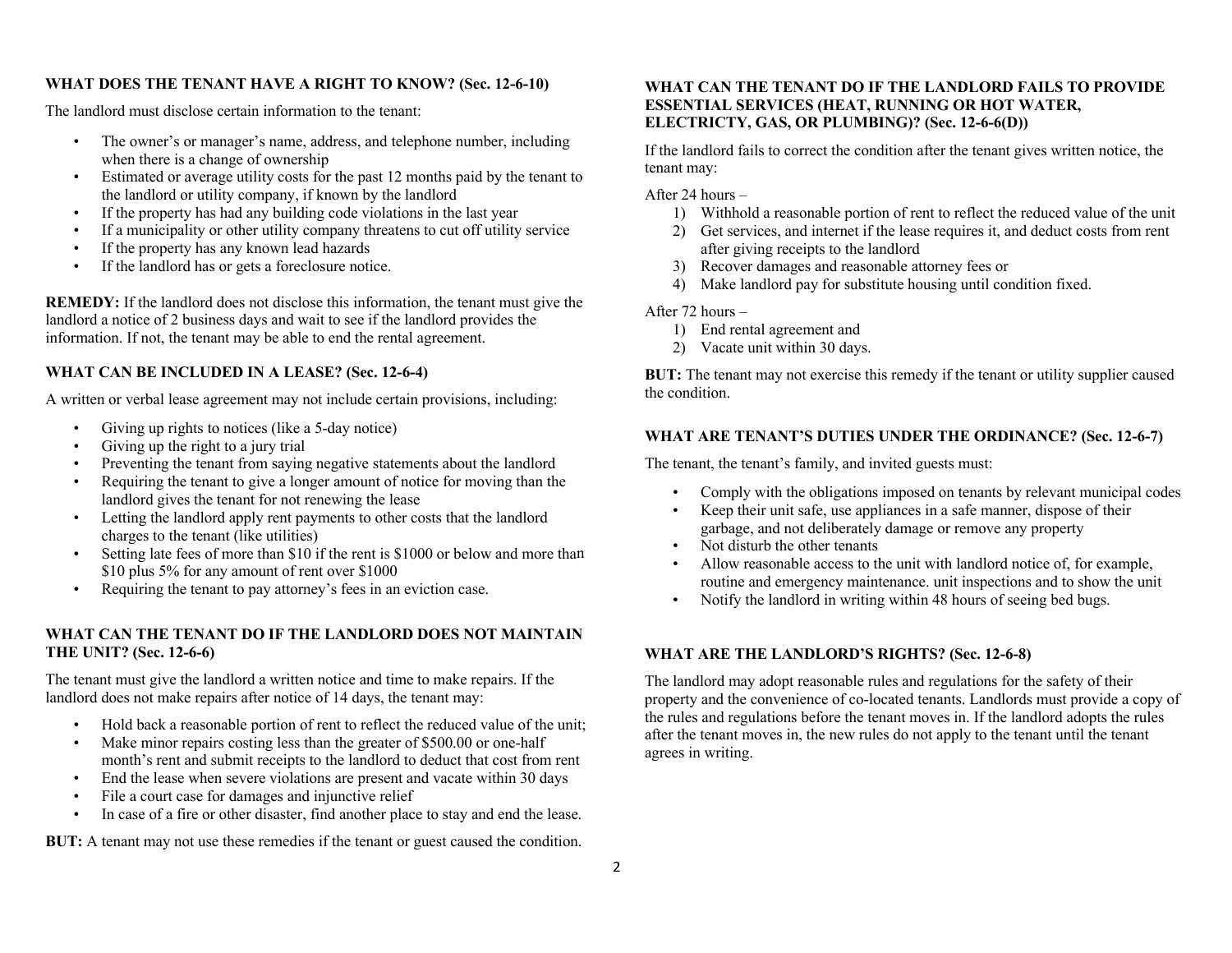## **CAN THE LANDLORD ACCESS A UNIT? (Sec. 12-6-8(B))**

- A tenant must allow reasonable access to enter the unit if the landlord gives 2 days' notice by mail, telephone, written notice or other means designed in good faith to provide notice.
- A landlord may give a general notice to all tenants if the landlord needs to make a repair on common areas or in other nearby units.
- The landlord may enter the unit without prior notice if emergency or repairs require access immediately. If emergency access was necessary, the landlord must provide tenant with notice of entry within 2 days after the emergency entry.
- Otherwise, the landlord should enter at reasonable times  $(8:00 \text{ AM} 8:00 \text{ PM})$ or at tenant's request).

A tenant landlord may enter the rental unit to:

- Inspect the premises as required by a government agency
- Make necessary repairs, alterations, improvements where access is required.
- Supply necessary services
- Show the unit to a prospective purchasers or workmen
- Show the dwelling unit to prospective tenants within 60 days of the expiration of the rental agreement.

**REMEDY:** If the landlord makes an unlawful or unreasonable entry, repeatedly demands entry, or makes the tenant feel harassed, the tenant may file suit and recover 1 month's rent or twice the damages, whichever is greater, and attorney's fees.

#### **WHAT IF THE TENANT VIOLATES THE LEASE? (Sec. 12-6-9)**

**LATE RENT.** If the tenant pays rent late, the landlord can charge a late fee. If the tenant does not pay rent, the landlord may give the tenant a 5-day notice.

- The late fee is \$10 if the rent is \$1000 or less.
- If the rent is more, the late fee is \$10 plus 5% of the amount over \$1000.

#### **REMEDY:**

- The tenant has the right to pay the back rent during the 5-day notice. If the tenant does not pay, the landlord can file an eviction.
- The tenant still has the right to pay the rent and certain additional costs after the landlord has filed an eviction case. If rent and fees are paid in full, then the landlord must dismiss the case. The tenant can only "pay and stay" and cause the landlord to dismiss a court case 1 time.

#### **OTHER LEASE VIOLATIONS.**

If the tenant violates the lease in a material way other than not paying rent, the landlord may give the tenant a 10-day notice.

**REMEDY:** The tenant has the right to fix the problem within the 10 days. If the landlord accepts the rent due or does not file an eviction 30 days after giving either a 5-day or a 10-day notice, then the landlord cannot file an eviction case.

**OTHER NON-RENEWAL.** The landlord needs to give the tenant a 60-day notice to renew or end the lease.

**REMEDY:** If the landlord does not give a 60-day notice, the tenant may stay for 120 days after written notice is given. During this time, the terms and conditions of the lease stay the same.

#### **WHAT HAPPENS IF THE LANDLORD THINKS THE TENANT HAS ABANDONED THE UNIT? (Sec. 12-6-9(B)(2))**

If the landlord believes that the tenant has abandoned the unit, the landlord can try to rent it to someone else. The landlord may decide that the tenant has abandoned the unit only if the tenant:

- Gave the landlord written notice that the tenant has abandoned the unit, or
- Has not been in the unit for 32 days, removed their property, and not paid rent.

If the landlord believes that the tenant has abandoned possessions in the unit, the landlord needs to hold onto the property and determine its value.

- For property without value: Throw away after 7 days without notice.
- For property with value: Give tenant written notice to remove property within 7 days. Landlord may sell the property and keep the proceeds for the tenant. The landlord may keep the money if the tenant does not claim it within 1 year.

#### **CAN THE LANDLORD ACCEPT SUBLEASES? (Sec. 12-6-9(B)(2))**

The landlord should accept reasonable subleases.

If a tenant moves prior to the end of the rental agreement, the landlord must make a good faith effort to find a new tenant at a fair rent.

**BUT:** If the landlord is unsuccessful in re-renting the unit, the tenant remains liable for the rent, as well as the landlord's cost of advertising.